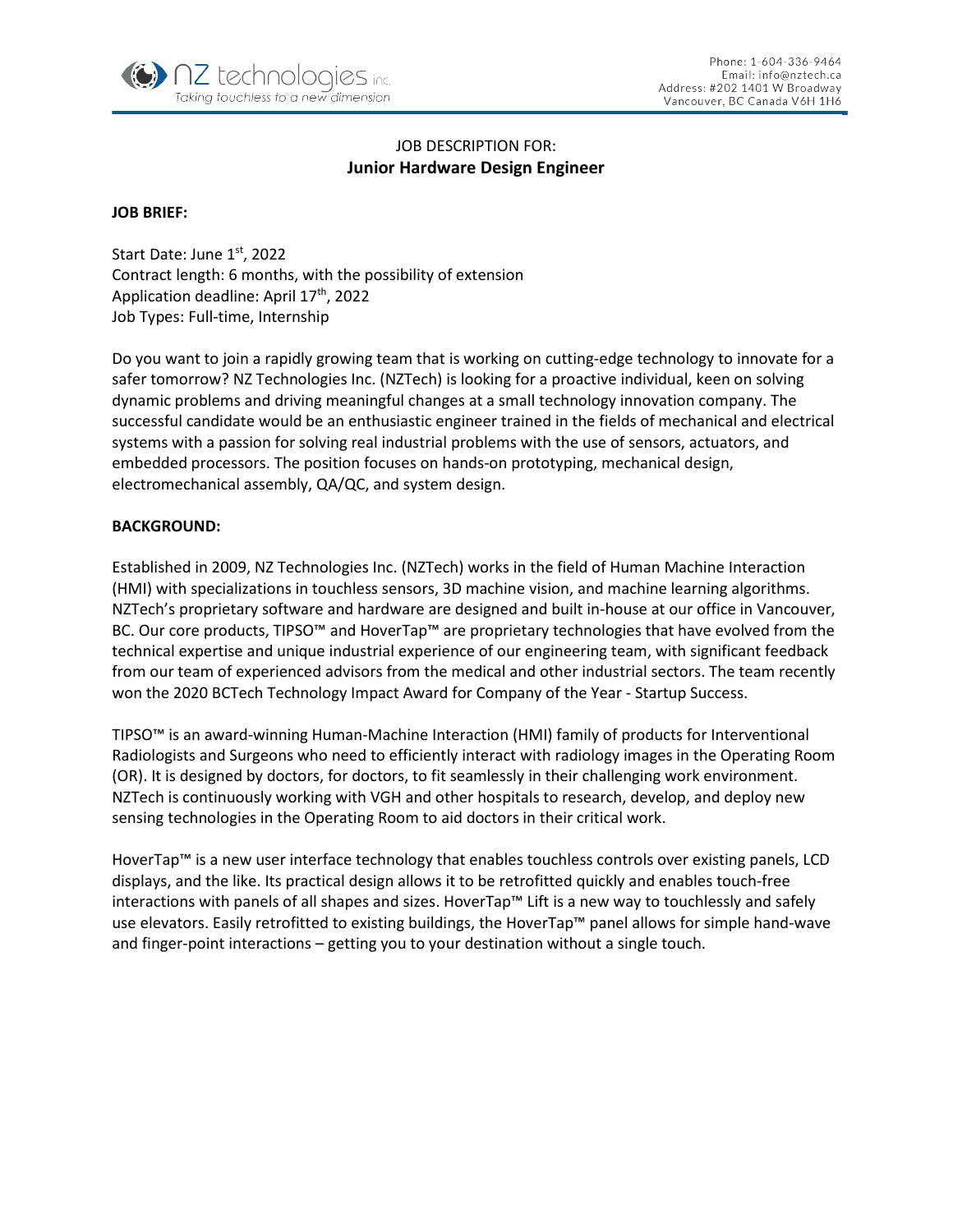

## **JOB DESCRIPTION:**

We are looking for an enthusiastic and responsible who recently graduated from a post-secondary institute. The successful candidate should be able to work independently and with the hardware team on prototyping and engineering design. The position not only offers tremendous learning opportunities but great potential for career advancement. Most importantly, you will be joining an uprising high tech start-up in its early stage to make an impact and take a front seat for the journey. The student's duties will fall under the following areas:

*Duties include, but are not limited to:*

- Using workshop tools and 3D printers to manufacture and assemble new embedded devices and/or prototypes.
- Servicing and maintaining 3D printer and usage log.
- Prototyping, coding, and testing new ideas using microcontrollers, sensors, custom electronics, and possibly actuators.
- Documenting technical development progress, findings, and design documentation.
- Manufacturing and assembling new embedded devices and/or prototypes.
- QA/QC assembled devices in-house.
- Assisting other team members in designing mechanical designs for new product modules using Solidworks.
- Assisting other team members in specifying, simulating, and validating the electrical schematics necessary for embedded processor systems and sensor modules.
- Actively working with the team to brainstorm, discuss, and solve technical problems.

## **MINIMUM JOB REQUIREMENTS:**

*This position is being offered as part of the 'Digital Skills for Youth Program;' hence the opportunity is only available to candidates that are either a Canadian Citizen, PR or hold refugee status, and between 15-30 years old.* 

- Must be between 15-30 years of age
- Be a post-secondary graduate
- Be legally entitled to work in Canada as a Canadian citizen, permanent resident, or person who has been granted refugee status
- Not have completed a DS4Y work placement in their lifetime
- Comfortable commuting to the job location
- Excellent verbal communication and writing skills and
- Proven interpersonal and leadership skills